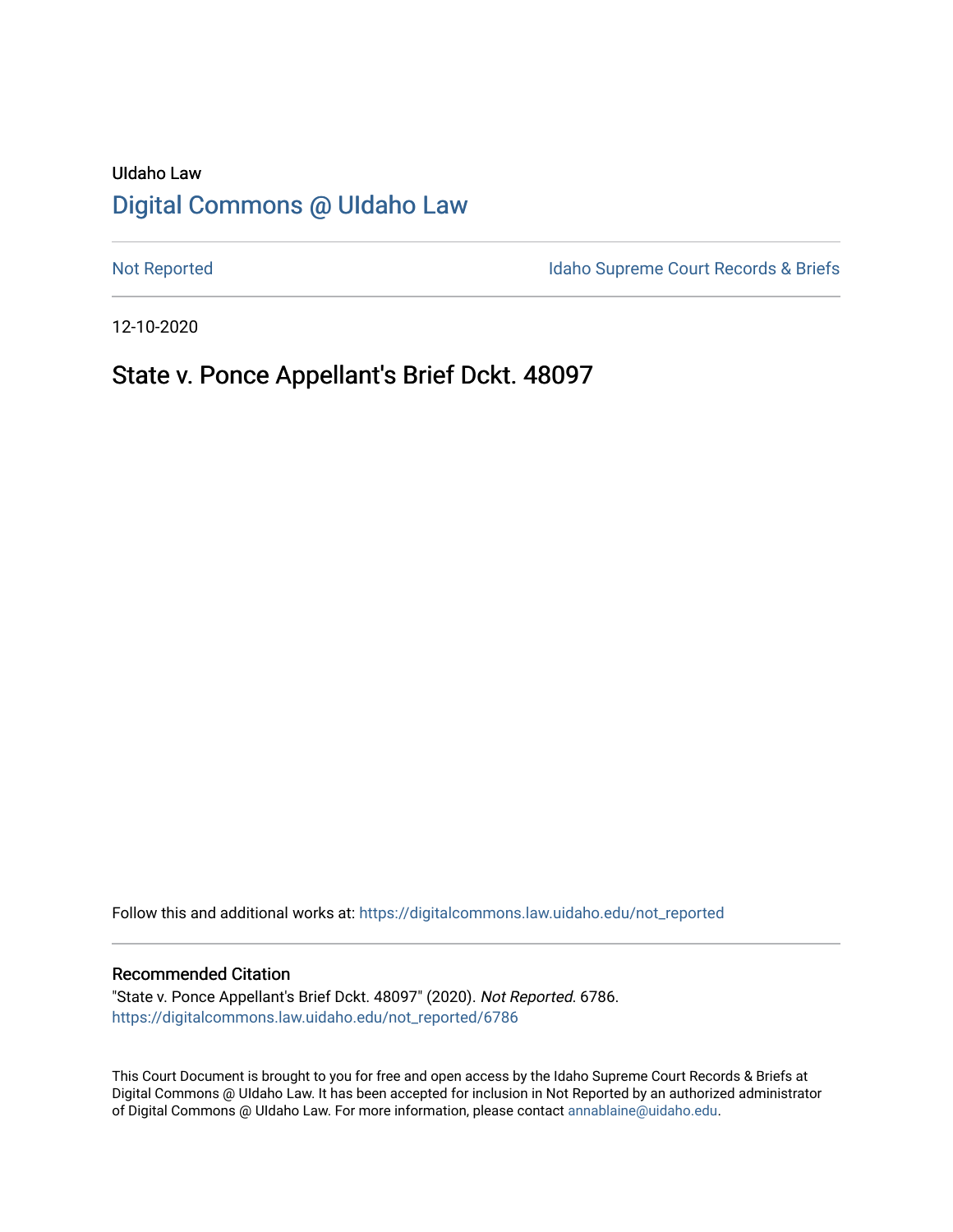Electronically Filed 12/10/2020 12:08 PM Idaho Supreme Court Melanie Gagnepain, Clerk of the Court By: Brad Thies, Deputy Clerk

#### IN THE SUPREME COURT OF THE STATE OF IDAHO

STATE OF IDAHO,

Plaintiff-Respondent,

 $\mathbf{v.}$  )

JONATHAN JORGE PONCE,

Defendant-Appellant.

NO. 48097-2020

)

)

)

)

KOOTENAI COUNTY NO. CR28-19-18132

APPELLANT'S BRIEF

#### BRIEF OF APPELLANT

### APPEAL FROM THE DISTRICT COURT OF THE FIRST JUDICIAL DISTRICT OF THE STATE OF IDAHO, IN AND FOR THE COUNTY OF KOOTENAI

#### HONORABLE JOHN T. MITCHELL District Judge

ERIC D. FREDERICKSEN State Appellate Public Defender I.S.B. #6555

JACOB L. WESTERFIELD Deputy State Appellate Public Defender I.S.B. #9841 322 E. Front Street, Suite 570 Boise, Idaho 83702 Phone:(208)334-2712 Fax: (208) 334-2985 E-mail: documents@sapd.state.id.us

ATTORNEYS FOR DEFENDANT-APPELLANT KENNETH K. JORGENSEN Deputy Attorney General Criminal Law Division P.O. Box 83720 Boise, Idaho 83720-0010 (208) 334-4534

ATTORNEY FOR PLAINTIFF-RESPONDENT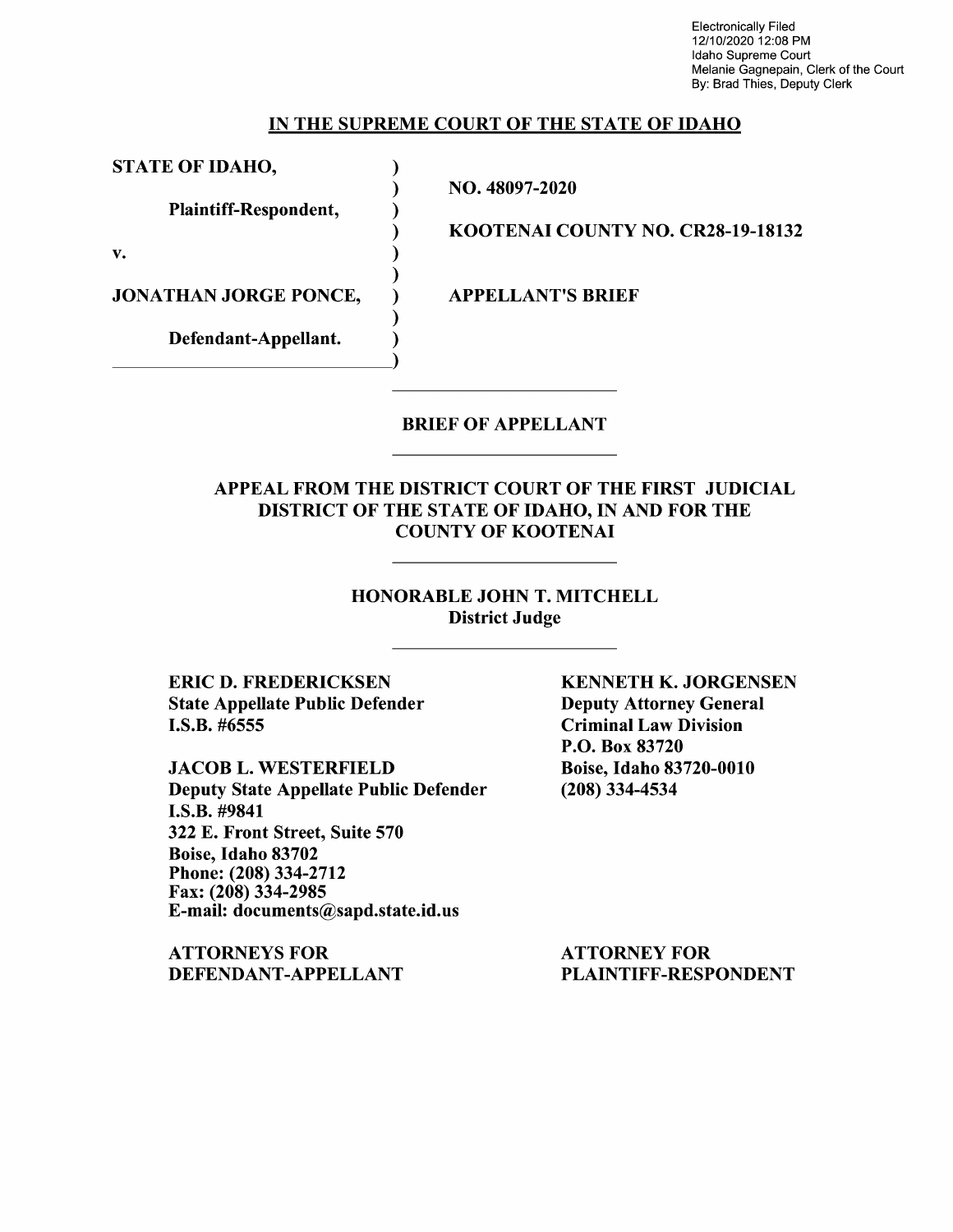# **TABLE OF CONTENTS**

| Statement of the Facts and                                                                                                                                                               |
|------------------------------------------------------------------------------------------------------------------------------------------------------------------------------------------|
|                                                                                                                                                                                          |
|                                                                                                                                                                                          |
| The District Court Erred When It Denied Mr. Ponce's Motion To Suppress<br>Because The Officer Did Not Have Reasonable Suspicion To Justify                                               |
| A. Introduction                                                                                                                                                                          |
|                                                                                                                                                                                          |
| C. The District Court Should Have Granted Mr. Ponce's Motion To<br>Suppress Because Officer Cannon Did Not Have Reasonable<br>Suspicion to Justify A Deviation From The Original Purpose |
|                                                                                                                                                                                          |
|                                                                                                                                                                                          |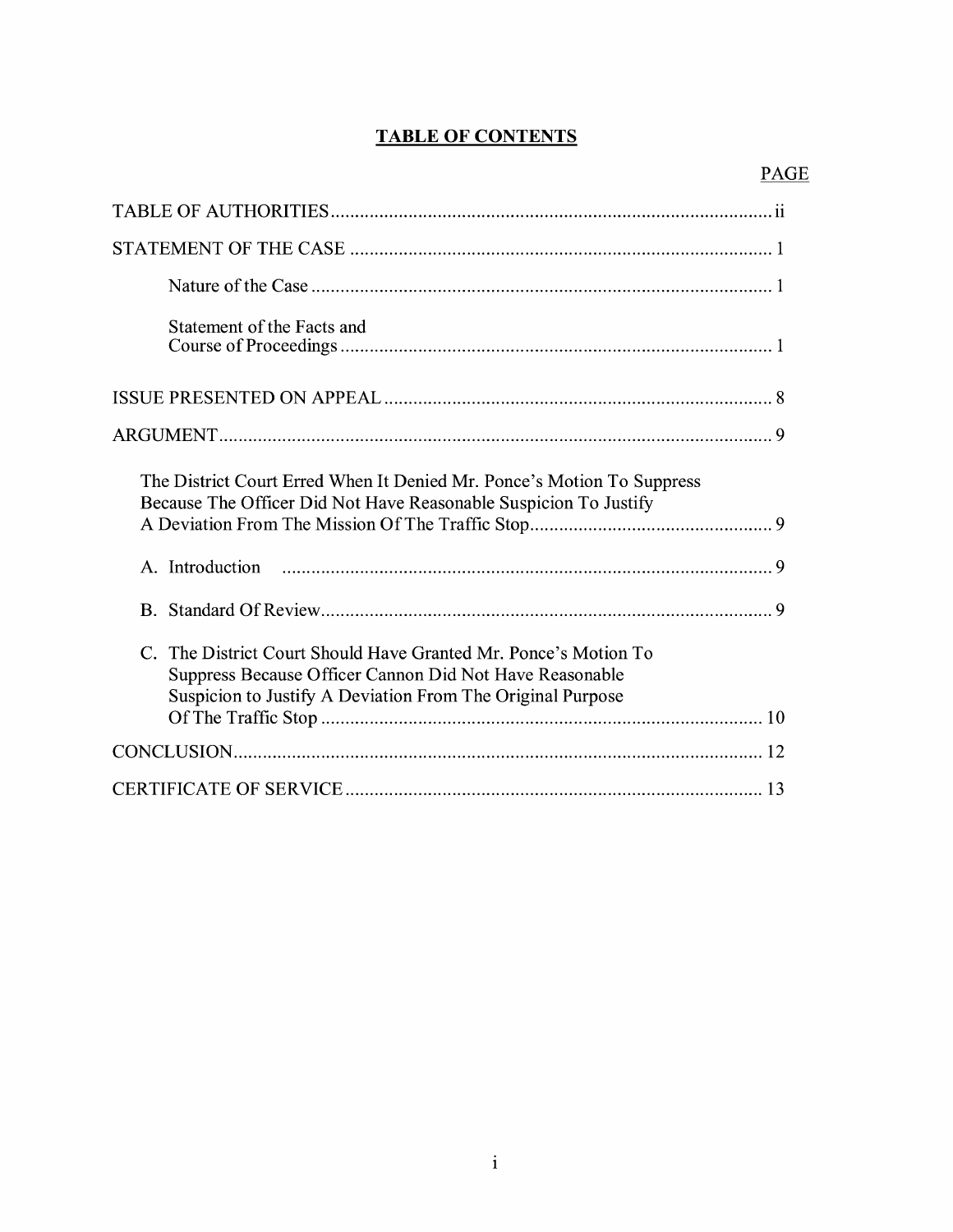# **TABLE OF AUTHORITIES**

### Cases

# Constitutional Provisions

|--|--|--|--|--|--|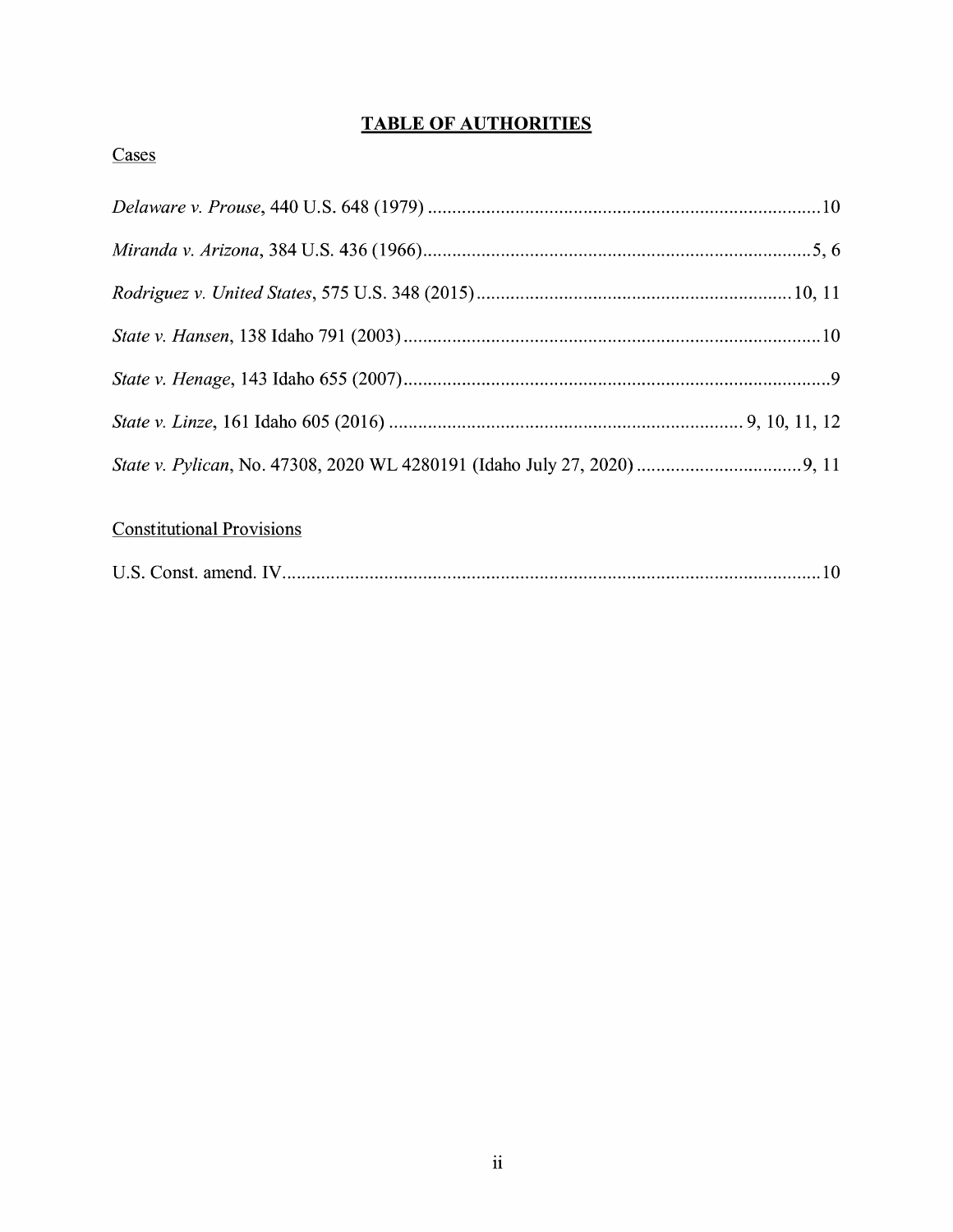#### STATEMENT OF THE CASE

#### Nature of the Case

Jonathan Ponce contends the district court erred when it denied his motion to suppress. Mindful of the fact that the district court found that the officers' actions did not add any time to the stop, Mr. Ponce asserts that the officers unlawfully prolonged his detention by conducting an investigation into the presence of controlled substances instead of completing the mission of the traffic stop without reasonable suspicion to justify that investigation. As such, this Court should reverse the order denying the motion to suppress.

#### Statement of the Facts and Course of Proceedings

On June 25, 2019, at approximately 9:00 p.m., Officer Kyle Cannon observed a vehicle make three separate turns without the use of a turn signal.<sup>1</sup> (Tr., p.8, L.8-p.10, L.15.) Because the officer did not have a dash camera or body worn camera at the time, he requested that another patrol unit assist him with making a traffic stop on the vehicle. (Tr., p.11, Ls.3-13.) Officer Kyle Erickson stopped the vehicle, and Officer Cannon arrived at the stop shortly thereafter.  $(Tr, p.11, L.4-p.13, L.9)$  After stopping the vehicle, Officer Erickson approached Mr. Ponce's vehicle and asked for his license, registration, and insurance. (Plaintiffs Exhibit lc,2 20:59:53.) Mr. Ponce handed his insurance and driver's license to the officer, as well as an expired copy of the vehicle's registration. (Plaintiff's Exhibit 1c,  $21:00:02-21:00:30$ .)

<sup>&</sup>lt;sup>1</sup> According to Officer Cannon, it was still daylight outside at that time and was "starting to become dusk." (Tr., p.14, L.23-p.15, L.1.) The officer testified that the subsequent stop of the vehicle took place in a residential neighborhood that was close to downtown Coeur d'Alene.  $(Tr., p.15, L.2 \rightarrow p.16, L.10.)$ 

 $2^2$  The exhibit introduced at the motion to suppress hearing as "Plaintiff's Exhibit 1" contains four separate video files. Plaintiff's Exhibit 1a refers to the video titled "1573240", and it contains Officer Erickson's dash cam. (Tr., p.4, Ls.19-22.) Plaintiff's Exhibit 1b refers to the video titled "1573262", and it contains Officer Amy Knisley's body camera video. (Tr., p.4, Ls.23-24.)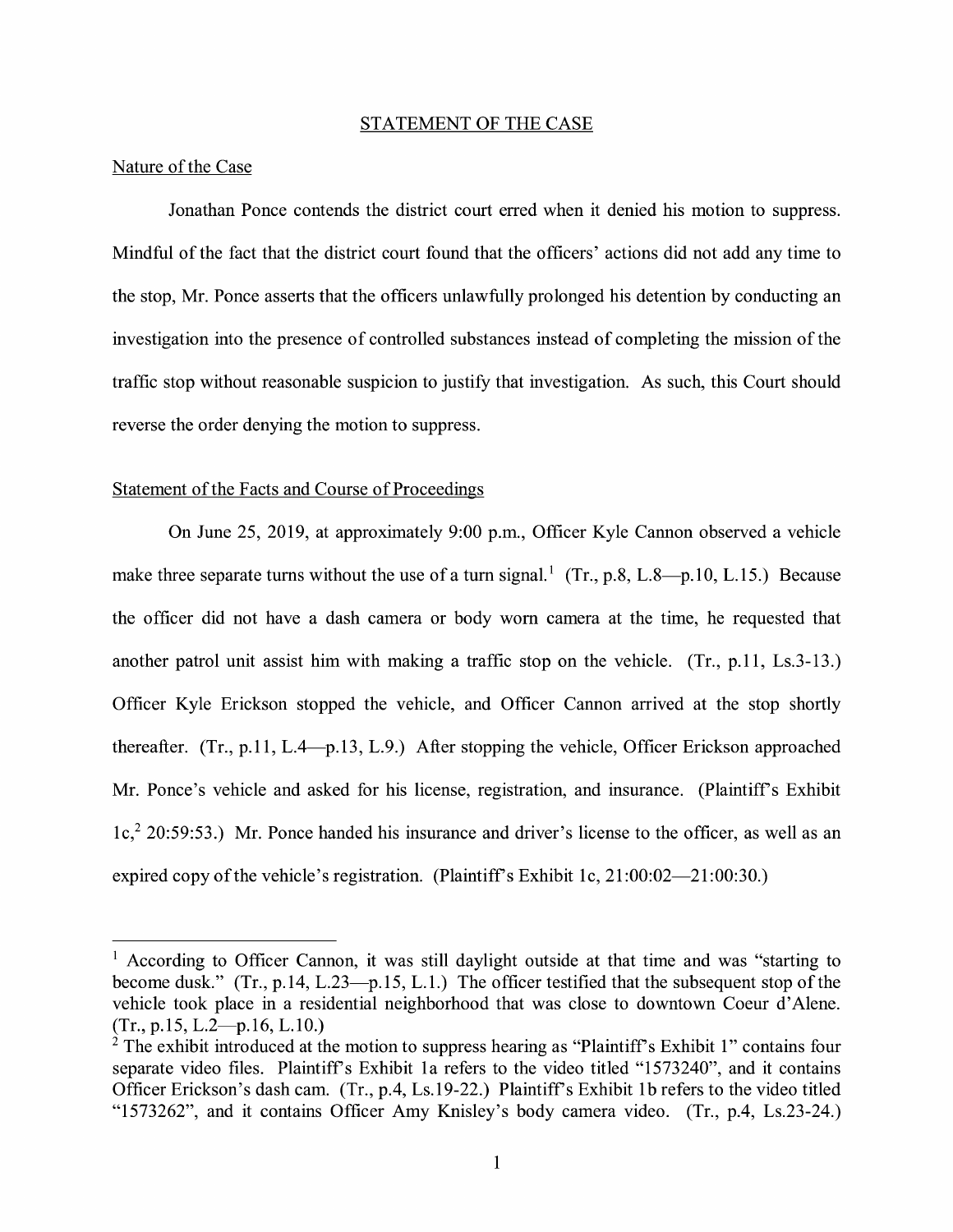After arriving at the stop, Officer Cannon was informed that the driver of the vehicle was Jonathan Ponce. (Tr., p.13, Ls.10-19.) Officer Cannon indicated that he had previously had contact with Mr. Ponce regarding the expired license plate on the same vehicle, and the officer noticed that Mr. Ponce's license plate was still expired. (Plaintiff's Exhibit 1c, 21:02:57; Tr., p.12, L.15-p.13, L.21.) Officer Cannon then began to write a ticket for the expired license plate using the e-ticket machine in Officer Erickson's vehicle.<sup>3</sup> (Tr., p13, L.20—p.14, L.4, p.16, Ls.11-18.)

Officer Cannon asked Officer Erickson to re-approach Mr. Ponce's vehicle to clarify his address and phone number. (Tr., p.17, Ls.11-22; Plaintiffs Exhibit la, 21:04:53.) While waiting for Officer Erickson to return with that information, Officer Cannon began to converse with Officer Joseph Scholten. (Tr., p.18, L.5-p.19, L.14.) The officers had the following exchange:

Officer Scholten: "You want me to chat with him at all about leaving that area or anything, or do you want to leave it alone?" Officer Cannon: "Leave it." Officer Scholten: "Leave it alone?" Officer Cannon: "Yeah." Officer Scholten: "You need to get a sniff or anything, or you just going to get out of here?"

Plaintiffs Exhibit le refers to the video titled "1573724", and it contains Officer Erickson's body camera video. (Tr., p.4, Ls.24-25.) Plaintiff's Exhibit 1d refers to the video titled "1574124", and it contains Officer Joseph Scholten's body camera video. (Tr., p.5, Ls.2-4.) Citations to Plaintiffs Exhibits lb, le, and Id will reference the time listed in the upper-left corner. Citations to Plaintiff's Exhibit 1a, which lists the time of day using a twelve-hour clock rather than a twenty-four-hour clock, will reference the time in the bottom-right comer with twelve hours added to that time so that citations to times across videos will be uniform. While not raised at the district court, it would appear that the time stamp from Plaintiff's Exhibit 1a is approximately forty seconds ahead of corresponding events in the other exhibits. Citations will still refer to the time showing in Plaintiff's Exhibit 1a even though the time seems to be off by forty seconds. If quotations to the video are necessary, they are reproduced to the best of appellate counsel's ability.

<sup>3</sup> Officer Cannon did not prepare a citation for any turn signal violation. (Tr., p.16, Ls.17-18.)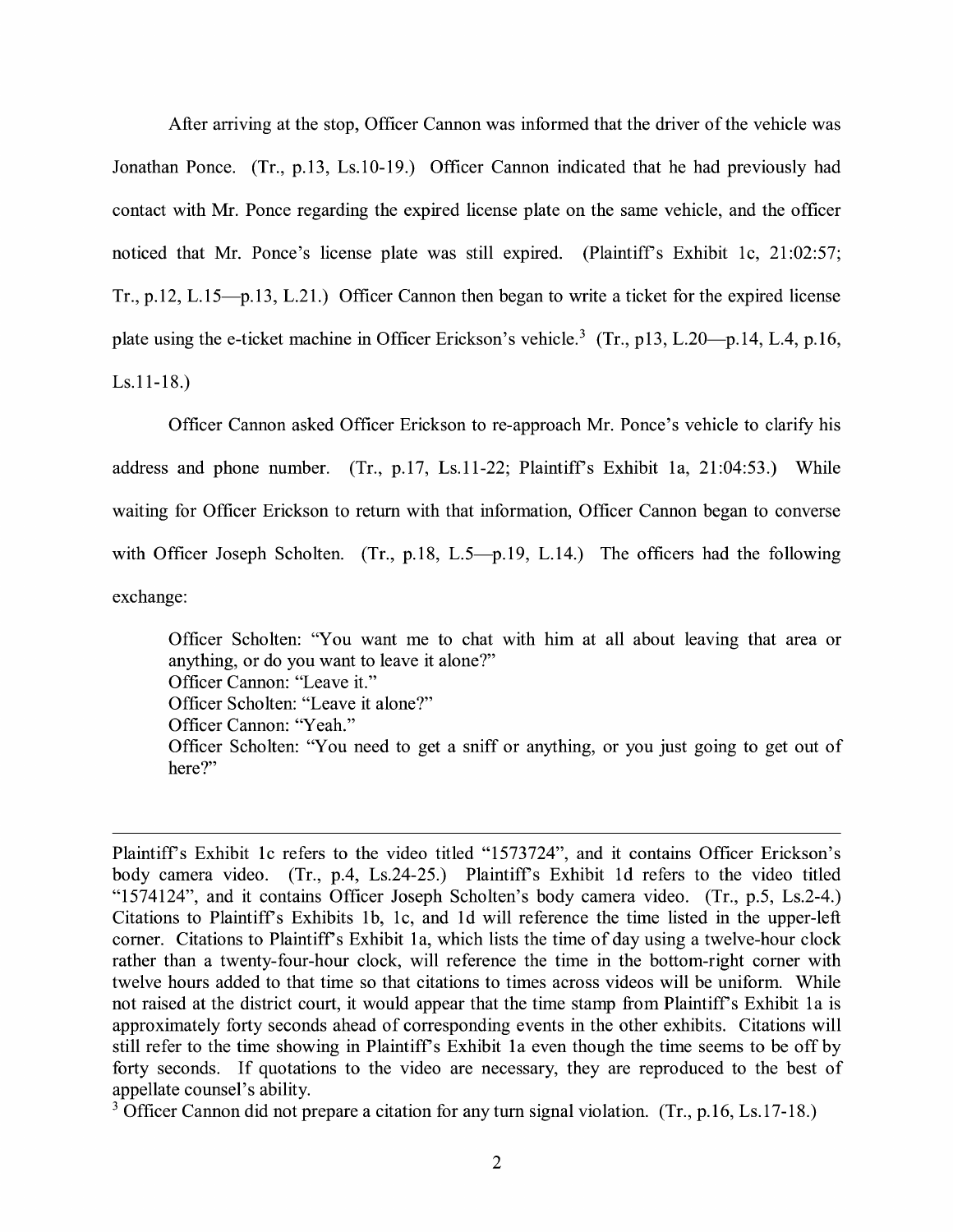Officer Cannon: "I'm writing him a ticket. I warned him before about that registration. And eight-two<sup>4</sup> is on."

(Plaintiffs Exhibit la, 21:05:00-21:05:16; *See* R., p.31.)

Officer Erickson finished speaking with Mr. Ponce and informed Officer Cannon about the requested information. (Tr., p.19, L.15-p.20, L.10; Plaintiff's Exhibit 1c, 21:04:20-21:05:42.)

Officer Cannon then asked Officer Erickson, "do you want to talk with [Mr. Ponce] outside of the car?" (Plaintiffs Exhibit le, 21:08:11.) Officer Erickson immediately returned to Mr. Ponce's vehicle and asked him to step out of the vehicle so that he would talk with the officer. (Plaintiffs Exhibit le, 21 :08:20.) Mr. Ponce obeyed this request. (Plaintiffs Exhibit le, 21 :08:30.) Officer Erickson discussed the expired vehicle registration and the failure to use turn signals with Mr. Ponce. (Plaintiff's Exhibit 1c, 21:09:10-21:11:30.) Officer Erickson then asked Mr. Ponce about where he and the passenger were headed to prior to being pulled over. (Plaintiff's Exhibit 1c, 21:11:33-21:11:45.)

While Officer Erickson was interacting with Mr. Ponce, Officer Cannon called into dispatched and engaged in a conversation with another officer<sup>5</sup>, where the following exchange occurred:

Officer Cannon [over dispatch]: "Eight-two, eight-two, eight-two, eight. Stop's at Fifth and Garden." Officer Cannon [to other officer]: "Dispatch didn't even put that on here." Other Officer: "What's up?" Officer Cannon: "Dispatch didn't even put the location of the stop. They put Ninth and Locust, and I've told them twice where we are at. Well, they have it in our description I guess."

<sup>&</sup>lt;sup>4</sup> According to Mr. Ponce's Memorandum in Support of Defendant's Motion to Suppress, "eighttwo" refers to Officer Amy Knisley, who operates a K9 unit. (R., p.31.) During these conversations, the officers discussed whether a K9 unit was available or would arrive at the stop. (Tr., p.21, Ls.1-4.)

 $<sup>5</sup>$  It is unclear from the videos and record as to which officer was part of this conversation with</sup> Officer Cannon.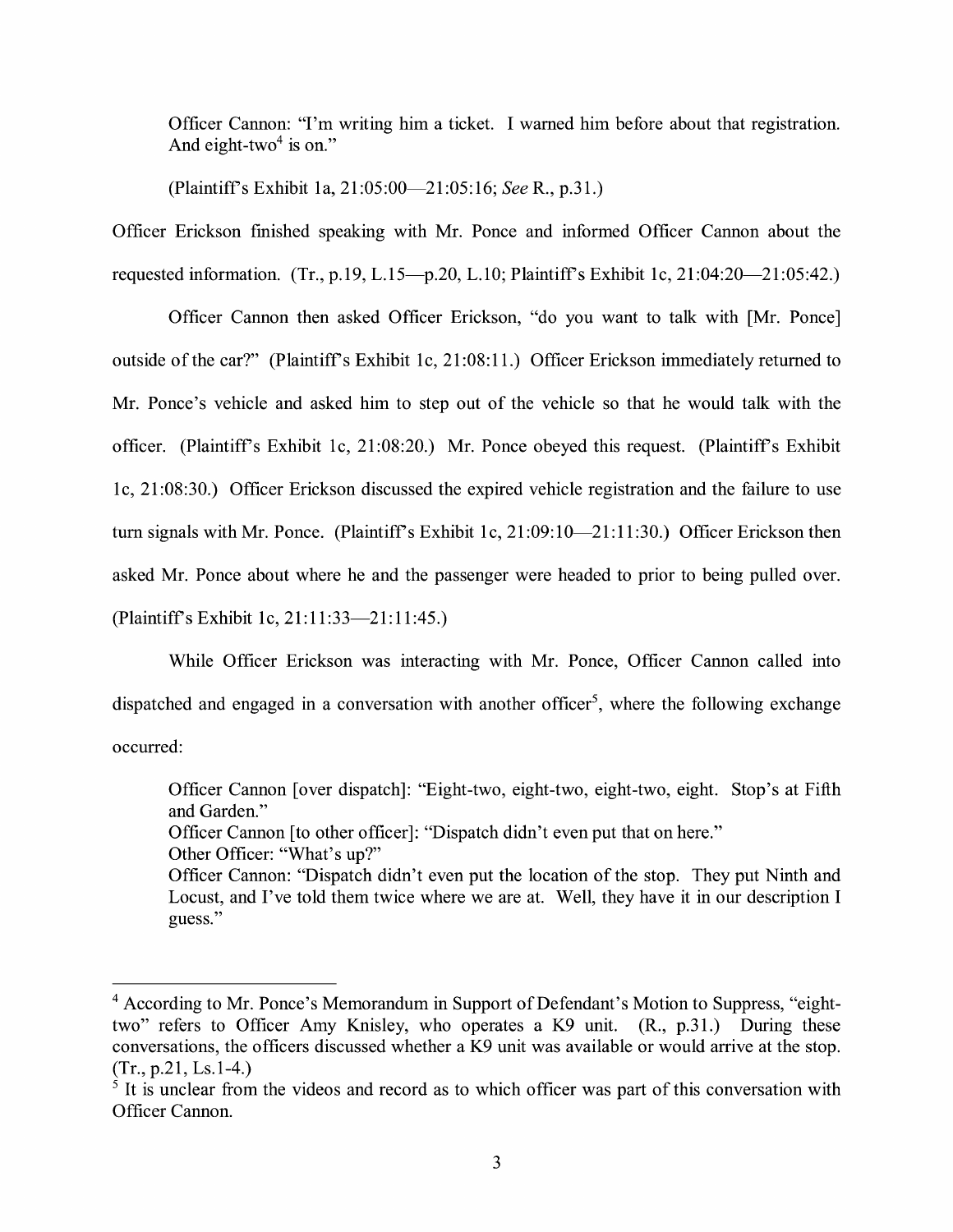(Plaintiff's Exhibit la, 21 :08:48-21 :09: 17; *See* R., p.31.)

Approximately one minute later, Officer Cannon engaged in another conversation with Officer Scholten about the female passenger in the vehicle. (Tr., p.19, L.15-p.20, L.10.) The following conversation occurred between the officers:

Officer Cannon: "Hey, Joe? Do you mind chatting with her just because we have come across her before? Remember her? Kaya Herbaugh. She was with, she was with, that one guy we served a just search warrant on. She was in the apartment at Third and Roosevelt. " Officer Scholten: "She was?"

Officer Cannon: "Yeah, when we did that search warrant. "<sup>6</sup>

(Plaintiff's Exhibit la, 21:10:41-21:11:11; *See* R., p.31.)

Seconds later, Officer Scholten approached the passenger side of the vehicle.<sup>7</sup> (Plaintiff's

Exhibit 1c, 21:10:38.) Eventually, Officer Erickson told Mr. Ponce "let's go chat over there"

and directed Mr. Ponce away from his vehicle and toward a nearby sidewalk. (Plaintiff's Exhibit

le, 21: 12:22.)

A few seconds after his conversation with Officer Scholten regarding the passenger,

Officer Cannon completed the citation but had difficulty printing it out.<sup>8</sup> (Tr., p.21, L.13-p.22,

 $6$  According to Officer Cannon, he was "multi-tasking" throughout these various conversations, and he was working on or gathering information for the citation while talking with the other officers. (Tr., p.20, Ls.11-25.)

<sup>&</sup>lt;sup>7</sup> While not shown directly in any of the exhibits, the female passenger was removed from the vehicle sometime after Mr. Ponce and prior to the drug dog being deployed. *(See, e.g.,*  Plaintiff's Exhibit le, 21:13:36.)

<sup>&</sup>lt;sup>8</sup> According to Officer Cannon, he had to make three of four attempts to print the citation so that the information on it could be properly read. (Tr.,  $p.21$ ,  $L.13-p.22$ ,  $L.3$ .) The officer testified that these same printing issues had previously occurred several times.  $(Tr, p.21, L.18-p.22,$ L.1.) The first attempt at printing the citation seems to occur at approximately 21:11:27 in Exhibit la. Officer Cannon subsequently inquires of one of the other officers "does this mean that paper is in wrong?" The other officer informed Officer Cannon about how to load the paper into the e-citation machine. Officer Cannon then stated, "oh, crap, it fell off the hinge." A second unsuccessful printing attempt occurred at 21:13:40. A third printing attempt occurred at 21: 14:00, which was apparently successful. When he approached Mr. Ponce after the drug dog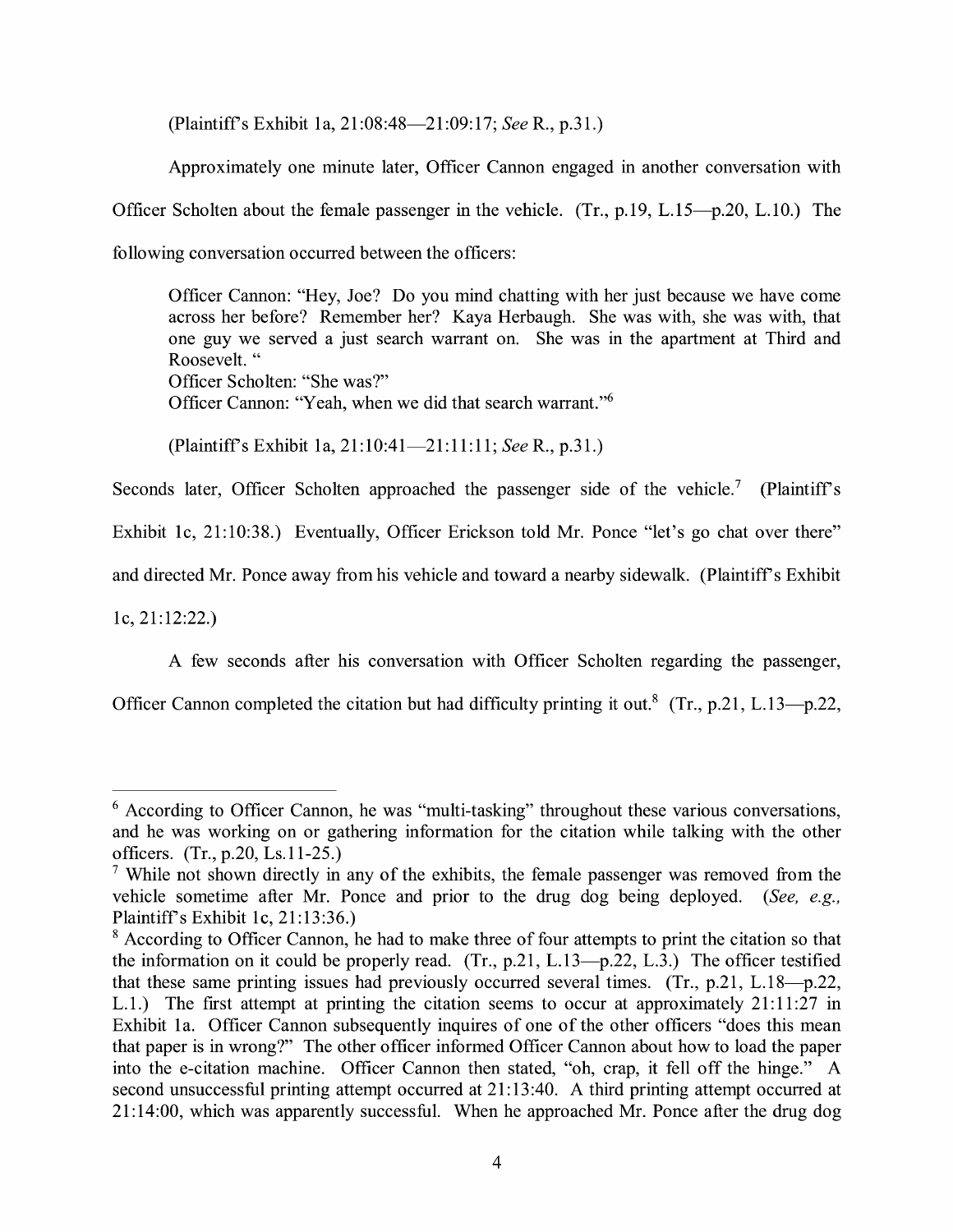L.12.) After the first attempt at printing out the citation but before the second attempt, Officer Amy Knisley arrived with her drug dog. (Plaintiffs Exhibit la, 9:13:16; Tr., p.22, Ls.16-21.) The drug dog subsequently alerted on Mr. Ponce's vehicle while Officer Cannon was in the process of exiting Officer Erickson's squad car to speak with Mr. Ponce about the traffic citation. (Exhibit lb, 21:13:25; Tr., p.22, L.22-p.23, L.10.) Officer Cannon subsequently spoke with Mr. Ponce about the citation and whether there were controlled substances in the vehicle. (Plaintiffs Exhibit le, 21:14:58; Tr., p.23, L.16-p.24, L.6.)

Officers began to search Mr. Ponce's vehicle based on the positive alert, and Officer Cannon left his conversation with Mr. Ponce so that he could determine the status of the search. (Tr., p.25, Ls.1-12.) Officer Cannon was subsequently informed that a "black tar substance" was located in the vehicle. (Tr., p.26, 8-17.) Officer Cannon asked Mr. Ponce about the substance found in the vehicle, and Mr. Ponce allegedly admitted that the substance was his and might be heroin.<sup>9</sup> (Tr., p.26, Ls.8-21.)

The State charged Mr. Ponce with possession of a controlled substance (heroin). (R., pp.8-9.) Mr. Ponce filed a motion to suppress all the evidence found in his case, arguing, *inter alia,* that: (1) there was no reasonable articulable suspicion to stop him; (2) Officer Cannon deviated from the mission of the traffic stop and unlawfully prolonged the detention of Mr. Ponce by directing other officers on unrelated matters in order to secure sufficient time for a K9 unit to arrive; and (3) Mr. Ponce's incriminating statements should be excluded under

alert, Officer Cannon told Mr. Ponce "sorry it took me so long. I am not the smartest guy. I had some technical issues." (Plaintiff's Exhibit 1c, 21:14:57-21:15:05.)

<sup>&</sup>lt;sup>9</sup> Throughout this encounter, Mr. Ponce was neither handcuffed by law enforcement nor informed of his rights under *Miranda v. Arizona,* 384 U.S. 436 (1966). (Tr., p.26, Ls.6-7, p.27, L.21-p.28, L.6.) Ultimately, at least six officers arrived at the scene of the stop. (Tr., p.31, Ls.12-17.) Mr. Ponce was not arrested during this encounter, and he was allowed to leave the traffic stop without being taken into police custody. (Tr., p.27, Ls.1-16.)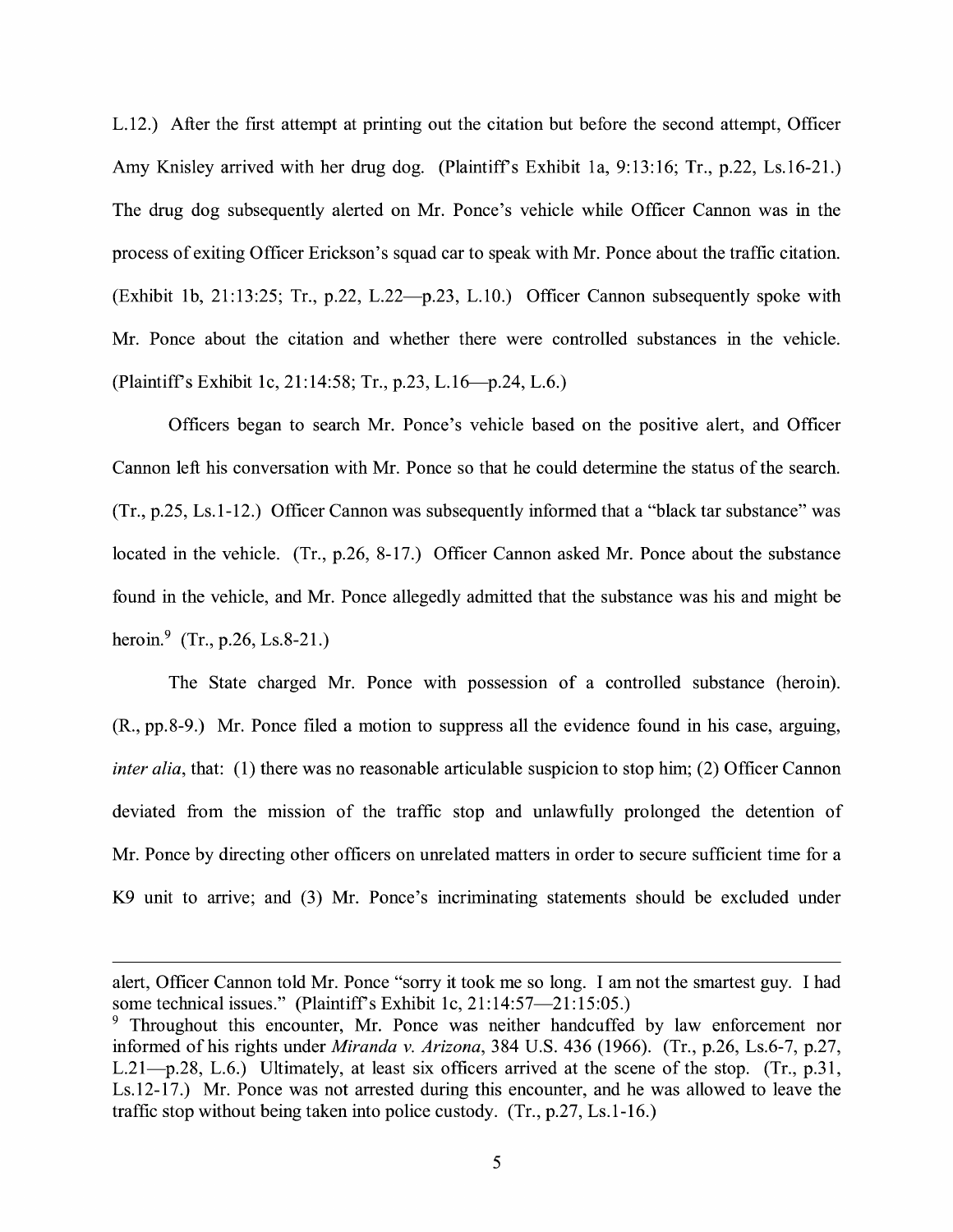*Miranda.* <sup>10</sup> (R., pp.28-38.) In its Memorandum in Opposition to Motion to Suppress, the State argued that: (1) Officer Cannon had reasonable, articulable suspicion that Mr. Ponce had committed a traffic violation and therefore the stop was not unreasonable; (2) Officer Cannon never abandoned the original purpose of the stop, and the traffic stop was therefore not unlawfully extended; and (3) Mr. Ponce was not in custody for the purposes of *Miranda,* and therefore Mr. Ponce's statements should not be suppressed. (R., pp.39-50.)

The district court held a hearing on the motion to suppress, and four of the police officers involved with the investigation testified. (Tr., p.4, L.3-p.74, L.16.) Mr. Ponce argued that the traffic stop was unlawfully extended when Officer Cannon directed officers to investigate matters unrelated to the traffic stop.<sup>11</sup> (Tr., p.55, L.21-p.56, L.3.) The State argued that the original purpose of the traffic stop was never "abandoned" since the officers did not "give it up completely."<sup>12</sup> (Tr., p.66, Ls.10-18.)

The district court ruled on the motion at the end of the hearing, and it found the following in reaching its decision:

- 1. Officer Cannon's testimony was credible regarding Mr. Ponce not using his tum signal properly, so there was reasonable suspicion to conduct a traffic stop. (Tr., p.71, Ls.12-16.)
- 2. There was reasonable suspicion to investigate Mr. Ponce's expired vehicle registration. (Tr., p.71, Ls.16-20.)
- 3. "There's no law out there that an officer abandons the purpose of the stop by asking another officer to do something or responding to another's question

<sup>10</sup>*Miranda v. Arizona,* 384 U.S. 436 (1966).

<sup>&</sup>lt;sup>11</sup> In particular, defense counsel focused on the conversations that Officer Cannon had with other officers at the stop regarding the availability of a K9 unit and investigating the passenger of the vehicle. (Tr., p.62, Ls.14-25.)

<sup>&</sup>lt;sup>12</sup> The State contended that all abandonment cases involved "officers either never writing a citation or putting the task down and never finishing it or coming back to it. That's not what happened here." (Tr., p.66, Ls.14-18.)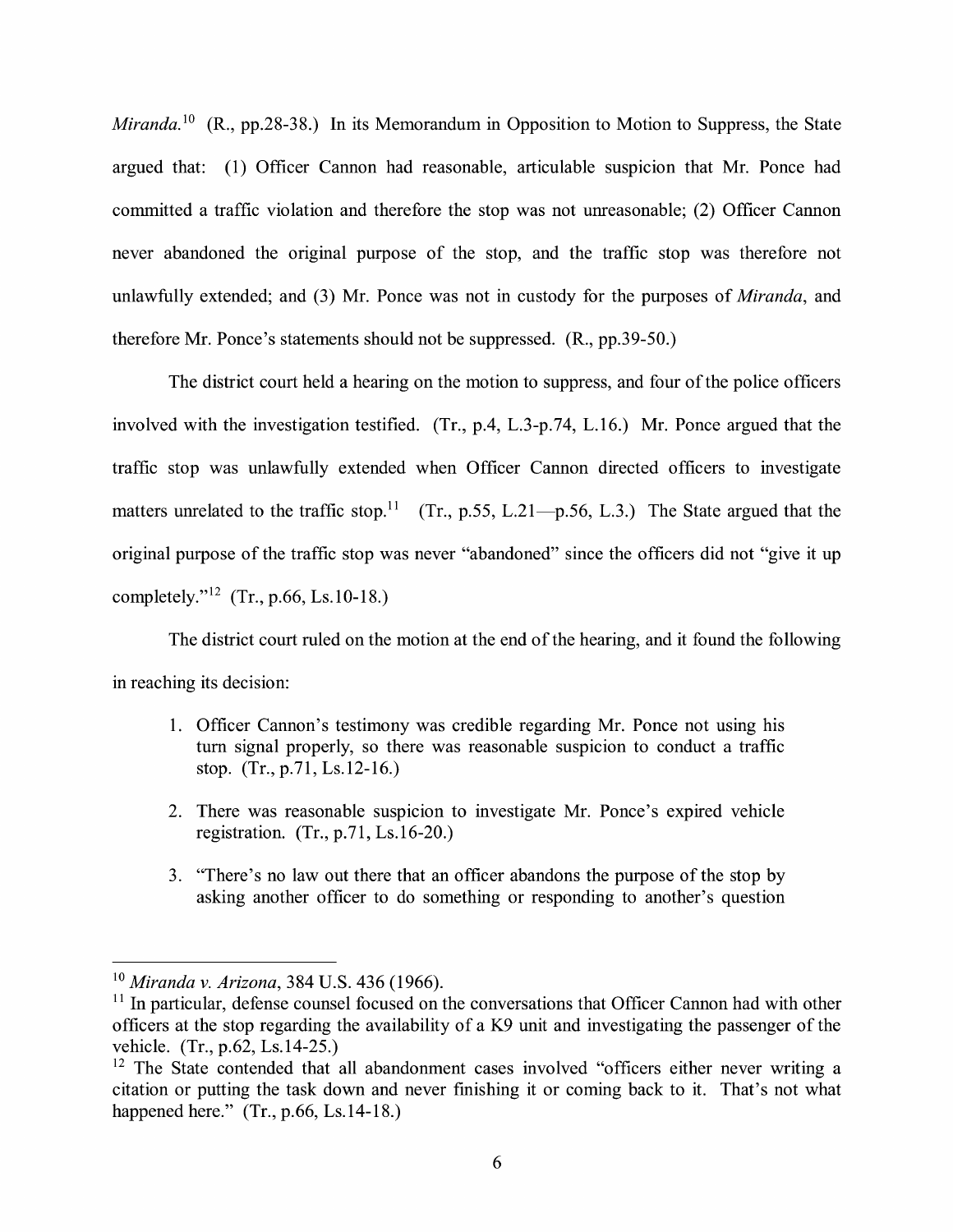about what is going on. That's not abandonment. There was no abandonment by Cannon. I think that's quite clear." (Tr., p.72, Ls.3-10.)

- 4. Officer Cannon was credible when he stated that his conversations did not add any time to the stop. Even if it did add time to the stop, it would have been "merely seconds." (Tr., p.72, Ls.11-24.)
- 5. Officer Knisley had arrived at the scene prior to the citation being issued. (Tr., p.72, Ls.20-24.)
- 6. Mr. Ponce was not in custody for the purposes of *Miranda,* and therefore *Miranda* was not implicated by the officers' questions and Mr. Ponce's responses. (Tr., p.72, L.25- $-p.74$ , L.8.)

In light of these findings, the district court denied Mr. Ponce's motion to suppress. (R., p.55;

Tr., p.74, Ls.8-10.)

Pursuant to a plea agreement, Mr. Ponce entered a conditional guilty plea to possession of a controlled substance (heroin) while reserving his right to appeal the district court's order denying his motion to suppress. (R., pp.58-60; Tr., p.76, Ls.6-23, p.80, Ls.5-10.) The district court sentenced Mr. Ponce to three years, with one year fixed, and retained jurisdiction.<sup>13</sup> (R., pp.76-78, 82-84; Tr., p.110, Ls.15-21, p.111, Ls.4-6.) Mr. Ponce timely appealed from the district court's judgment of conviction.<sup>14</sup> (R., pp.130-34.)

<sup>&</sup>lt;sup>13</sup> Mr. Ponce was sentenced in a separate matter, CR28-20-6055, at the same sentencing hearing.  $(Tr, p.110, L.22-p.11, L.11.)$  That other matter is not currently being appealed.

<sup>&</sup>lt;sup>14</sup> Mr. Ponce does not challenge the district court's finding that there was reasonable suspicion to conduct an initial traffic stop on his vehicle. Mr. Ponce also does not challenge the district court's findings on the *Miranda* issue.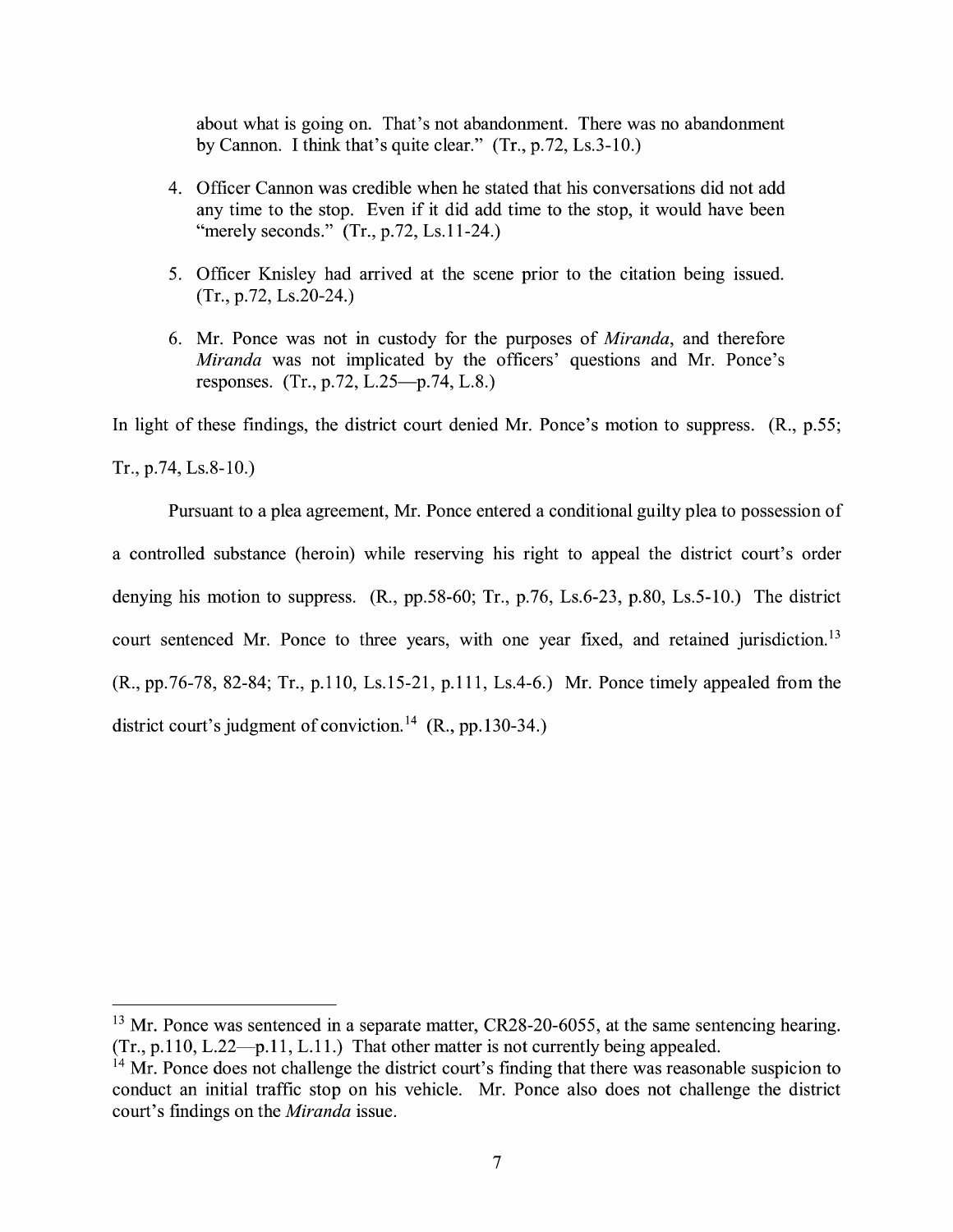## ISSUE

Did the district court err by denying Mr. Ponce's motion to suppress because the officer did not have reasonable suspicion to justify a deviation from the original purpose of the traffic stop?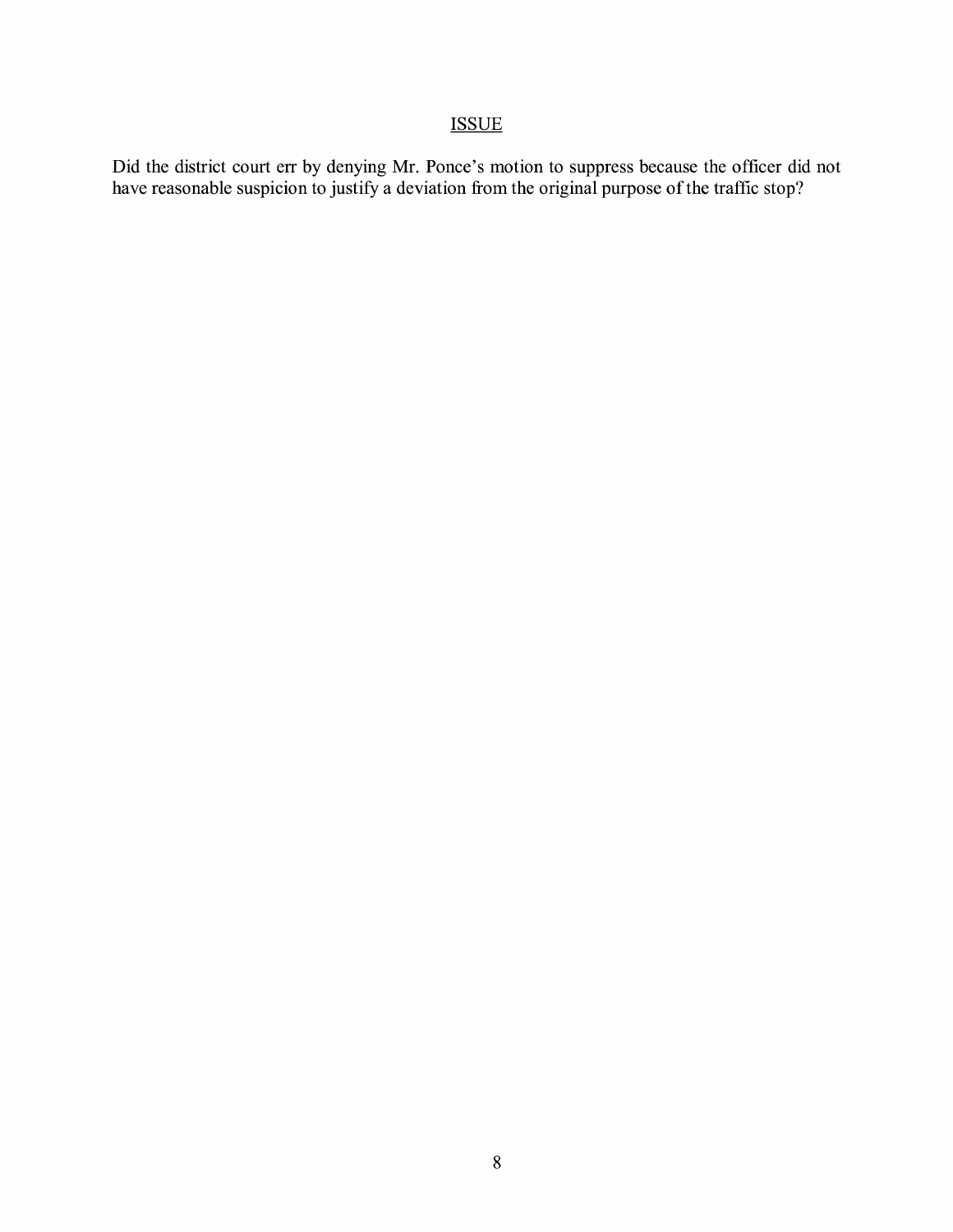#### ARGUMENT

### The District Court Erred When It Denied Mr. Ponce's Motion To Suppress Because The Officer Did Not Have Reasonable Suspicion To Justify A Deviation From The Original Purpose Of The Traffic Stop

#### A. Introduction

Mindful of the Idaho Supreme Court's recent decision in *State v. Pylican,* 15 Mr. Ponce argues that the district court erred by denying his suppression motion because he asserts that he was unlawfully seized when the officers prolonged his detention by conducting an investigation into the presence of controlled substances instead of completing the mission of the traffic stop without reasonable suspicion to justify that investigation. This seizure violated Mr. Ponce's Fourth Amendment rights, and all evidence obtained from the unlawful seizure, including the contraband in the vehicle and any statements made by Mr. Ponce, must be suppressed as the fruit of the illegality.

#### B. Standard Of Review

The Court "defer[s] to the trial court's factual findings unless clearly erroneous. However, free review is exercised over a trial court's determination as to whether constitutional requirements have been satisfied in light of the facts found." *State v. Henage,* 143 Idaho 655, 658 (2007) (citations omitted); *State v. Linze,* 161 Idaho 605, 607 (2016).

<sup>&</sup>lt;sup>15</sup> Since this case has not been included in the Pacific Reporter or Idaho Reports yet, the Westlaw citation for this case is *State v. Pylican,* No. 47308, 2020 WL 4280191 (Idaho July 27, 2020).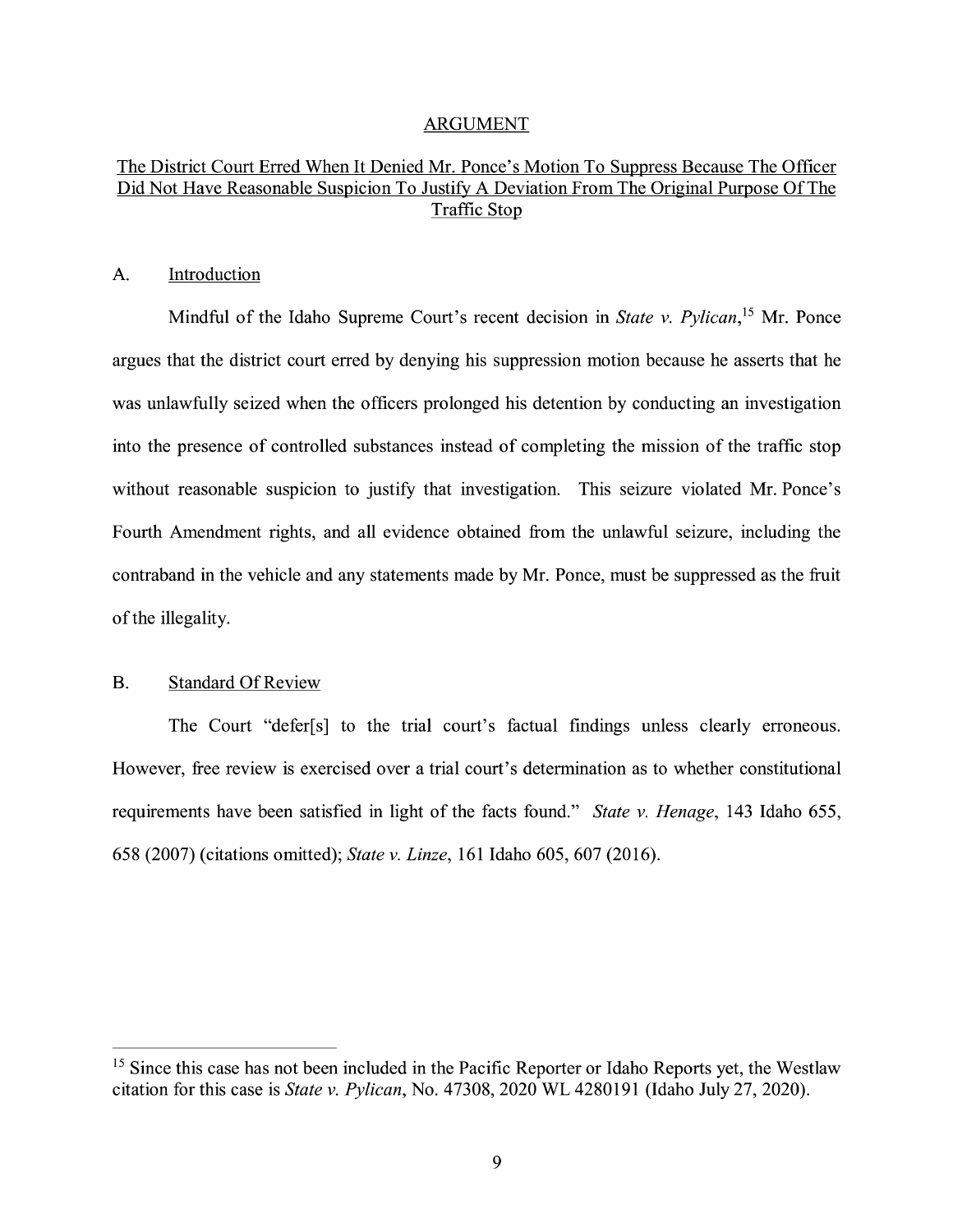## C. The District Court Should Have Granted Mr. Ponce's Motion To Suppress Because Officer Cannon Did Not Have Reasonable Suspicion to Justify A Deviation From The Original Purpose Of The Traffic Stop

"The right of the people to be secure in their persons, houses, papers, and effects, against unreasonable searches and seizures, shall not be violated, and no Warrants shall issue, but upon probable cause, supported by Oath or affirmation, and particularly describing the place to be searched, and the persons or things to be seized." U.S. Const. amend. IV. "The Fourth Amendment of the United States Constitution protects citizens from unreasonable search and seizure." *State v. Hansen,* 138 Idaho 791, 796 (2003). "The stop of a vehicle by law enforcement constitutes a seizure of its occupants to which the Fourth Amendment applies." *Linze,* 161 Idaho at 608 (citing *Delaware v. Prouse,* 440 U.S. 648, 653 (1979)).

When an officer stops a vehicle for a traffic violation, the Fourth Amendment requires that detention last no longer than the time it takes, or reasonably should have taken, to complete the mission of the traffic stop. *Rodriguez v. United States,* 575 U.S. 348, 354 (2015). "Authority for the seizure thus ends when tasks tied to the traffic infraction are—or reasonably should have been—completed." *Id.* As such, the officer may conduct other, unrelated checks during a traffic stop without additional reasonable suspicion only if those other tasks do not prolong the time it takes, or should have taken, to complete the mission of the traffic stop. Id. at 355. However, if the deviation increases the time the stop should have taken, effectively, a new seizure has occurred. *Linze,* 161 Idaho at 609. The Fourth Amendment requires that new seizure be justified by its own reasonable suspicion and it "cannot piggy-back on the reasonableness of the original seizure." *Id.* 

Completing the mission of the traffic stop includes ordinary inquiries incident to that traffic stop, including: checking the driver's license, determining whether there are outstanding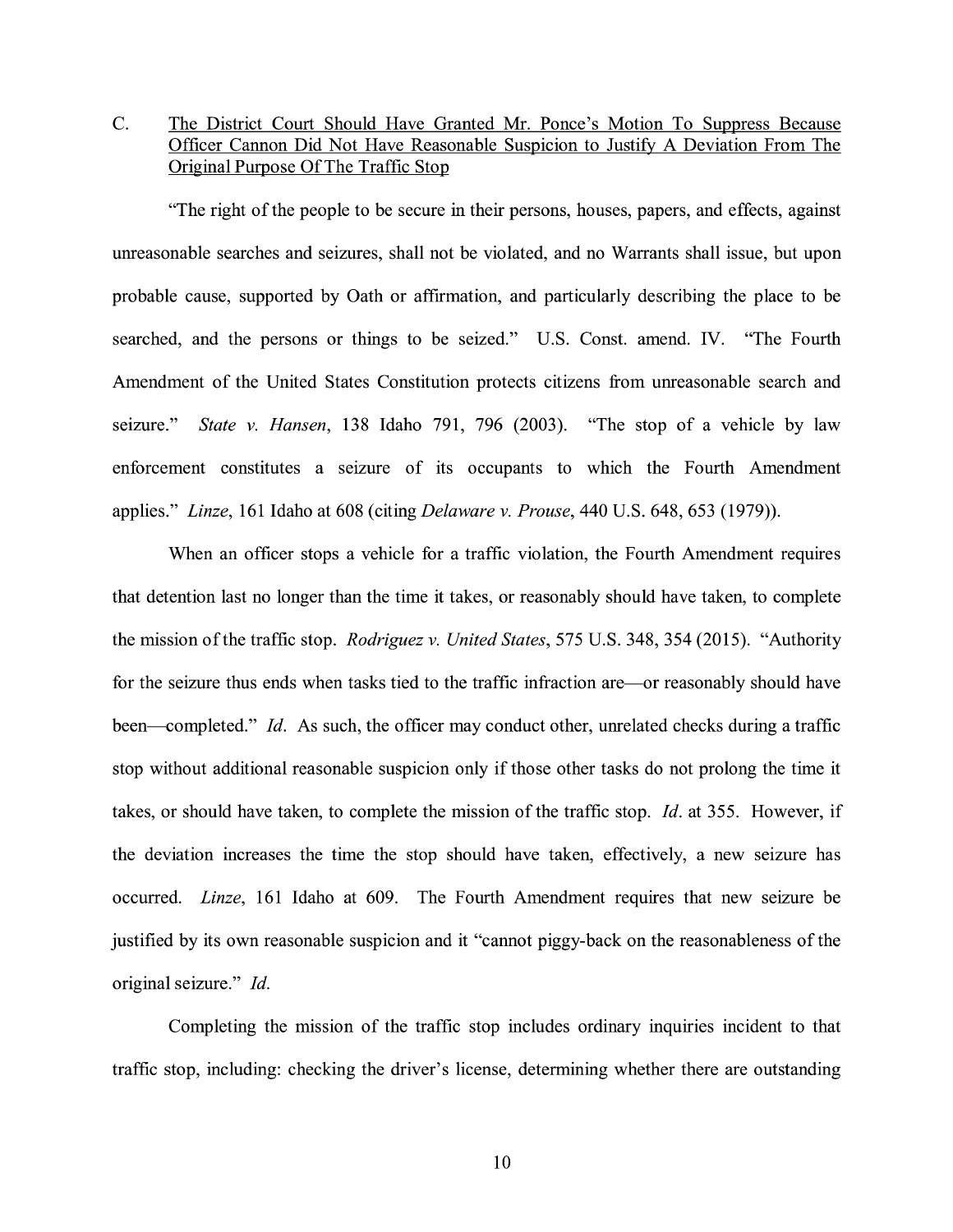warrants against the driver, and inspecting the automobile's registration and proof of insurance. *Rodriguez,* 575 U.S. at 355. Investigations into other potential criminal activity, including the use of a dog sniff, are "not an ordinary incident of a traffic stop." Id. at 356-357. "The critical questions, then, is not whether the dog sniff occurs before or after the officer issues a ticket ... but whether conducting the sniff 'prolongs'—i.e. adds time to—'the stop." *Id.* at 357 (internal citation omitted.) "[A] police stop exceeding the time needed to handle the matter for which the stop was made violates the Constitution's shield against unreasonable seizures." *Id.* at 350. "This rule is both broad and inflexible. It applies to all extensions of traffic stops including those that could reasonably be considered *de minimis." Linze,* 161 Idaho at 608.

Mindful of the Idaho Supreme Court's decision in *State v. Pylican* and the district court's determination that the officers' conversations did not add time to the stop, Mr. Ponce asserts that the district court erred by denying his motion to suppress. In *Pylican,* the Idaho Supreme Court clarified its ruling from *Linze,* holding that:

[W]e expressly recognized in *Linze* that it was the extra time required to complete the dog sniff that offended the Fourth Amendment in *Rodriguez* ... However, the stop in *Linze* is distinguishable from Pylican's stop because in this case the district court made no findings that *any* specific amount of time was added to the stop due to the officer's actions in permitting a dog sniff to take place while he simultaneously began his investigation into the traffic offense.

*State v. Pylican, No.* 47308, 2020 WL 4280191, at \*9 (Idaho July 27, 2020) (international quotations omitted) ( emphasis in original).

Here, Officer Cannon and Officer Erickson had reasonable suspicion that Mr. Ponce had not properly used his tum signal in violation of Idaho law. During the investigation involved with that stop, the officers developed reasonable suspicion to believe that Mr. Ponce was driving with an expired vehicle registration. However, Mr. Ponce asserts that Officer Cannon's conversations with other officers, including Officer Scholten, at the scene of the stop were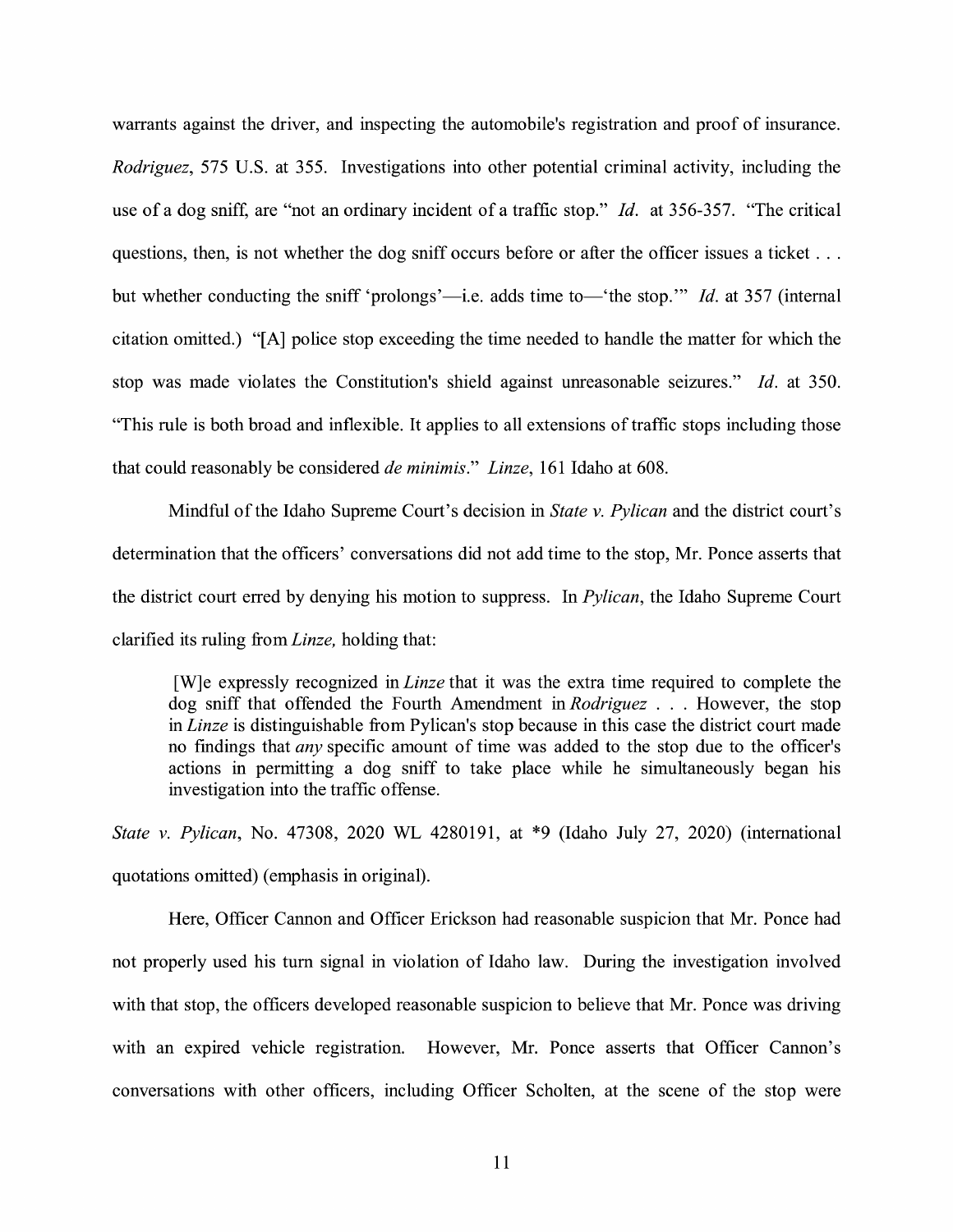deviations from the original purpose of the stop. *See Linze,* 161 Idaho at 609. "The rule isn't concerned with when the officer deviates from the original purpose of the traffic stop, it is concerned with the fact that the officer deviates from the original purpose of the stop at all." *Id.*  at 609. The discussions between the officers regarding questioning Mr. Ponce about the area that he had driven out of, inquiring about the status of the drug dog arriving at the scene, and speaking with the passenger about an unrelated investigation were all impermissible deviations from the original purpose of the stop and not ordinary inquiries incident to the traffic stop. Therefore, Mr. Ponce respectfully asserts that the district court erred by denying his motion to suppress the evidence found and that this case be remanded to the district court for further proceedings.

#### **CONCLUSION**

Mr. Ponce respectfully requests that this Court vacate the district court's order of judgment and commitment and reverse the order which denied his motion to suppress.

DATED this 10<sup>th</sup> day of December, 2020.

/s/ Jacob L. Westerfield JACOB L. WESTERFIELD Deputy State Appellate Public Defender